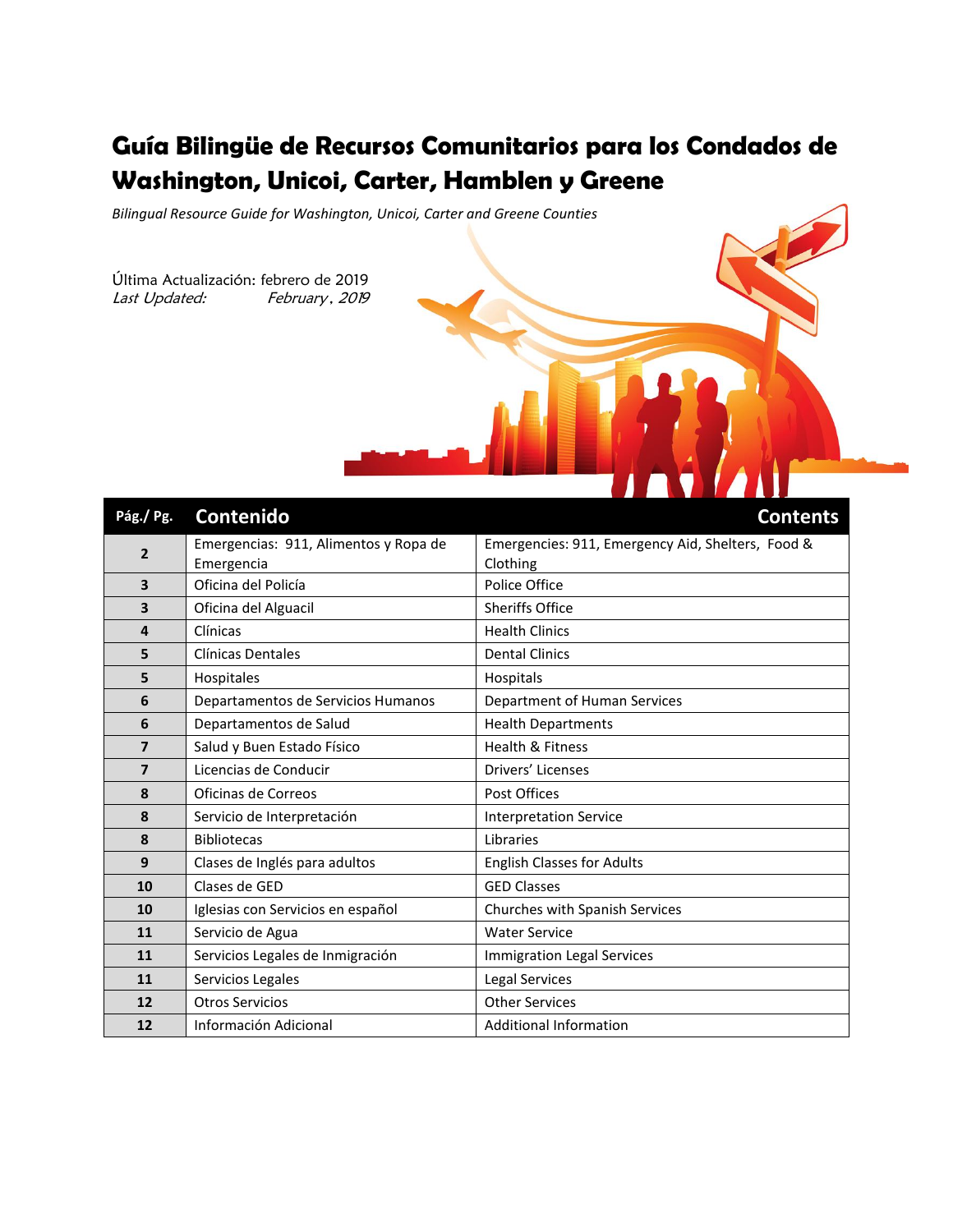Esta guía fue preparada originalmente por CHAS, la Coalición Hispano-Americana de la Salud, y actualizada por el Centro de Recursos de Lenguaje y Cultura. Si Ud. tiene información o correcciones, por favor avísenos al (423) 439-8342

*This guide was originally prepared by CHAS, the Hispanic-American Health Coalition, and updated by the Language and Culture Resource Center. If you have information or corrections, please call us at (423) 439-8342*

| <b>Emergencias</b>                                                                                                                                    | <b>Emergencies</b>                                                                                            |
|-------------------------------------------------------------------------------------------------------------------------------------------------------|---------------------------------------------------------------------------------------------------------------|
| Si usted tiene una emergencia y necesita ponerse en<br>contacto con la policía, servicio de ambulancia, o para<br>reportar un incendio, llame al 911. | If you have an emergency and need to contact the<br>police, ambulance service, or to report a fire, dial 911. |

#### Refugios de Emergencia **Emergencia** en Emergency Shelters **Safe Passage (Pasaje Seguro)** 24 Hour Hotline: (423) 926-7233 Office: (423) 232-8920 www.safepassageshelter.org Para víctimas del abuso doméstica *For victims of domestic violence* **Greater Promise, Interfaith Hospitality Network** Para familias sin hogar *For homeless families* 215 W Watauga Ave #4 Johnson City, TN 37604 (423) 929-9967 En caso de emergencia / *In case of emergency*: (423) 747-4671

# Alimentos de Emergencia y Ropa **Emergency Food and Clothing**

## **Catholic Charities of East Tennessee, Inc.**

# **(Caridades Católicas)**

Se habla español 1409 West Market St. Suite 109 Johnson City, TN 37604 (423) 328-0070

#### **Good Samaritan Ministries**

P.O. Box 2441, Johnson City, TN 37605 100 N. Roan St. Johnson City, TN 37601 (423) 928-1116 (423) 928-0288 goodsamjc.org Lunes - Viernes **Monday** - Friday

9am - 3 pm

Ayuda con servicios públicos *Assistance with utilities*

Para recibir alimentos, se puede hacer una cita. *In order to receive food, one can schedule an appointment.*

## **Salvation Army Emergency Welfare Office**

200 Ashe St. Johnson City, TN 37601 (423) 926-2102

# **FREE DAILY LUNCH AND DINNER! /**

### **ALMUERZO Y CENA GRATIS DIARIAMENTE!**

*Monday to Saturday: Lunch 11:30-12:30 and dinner 4:30-5:30* Lunes a sábado: *Almuerzo 11:30-12:30 y la cena 4:30-5:30*

*Sundays: Lunch 12:00-1:00 and dinner 4:30-5:30* Domingo: *Almuerzo 12:00- 1:00 y la cena 4:30-5:30*

#### **Second Harvest Food Bank/ Summer Feeding Programs**

**(Banco de Comida Segunda Cosecha/ Programa de Comidas de Verano)**  1020 Jericho Drive Kingsport, TN 37663 (423) 279-0430 executivedirector@netfoodbank.org

Lunes - Viernes Monday - Friday

8:00am - 4:00pm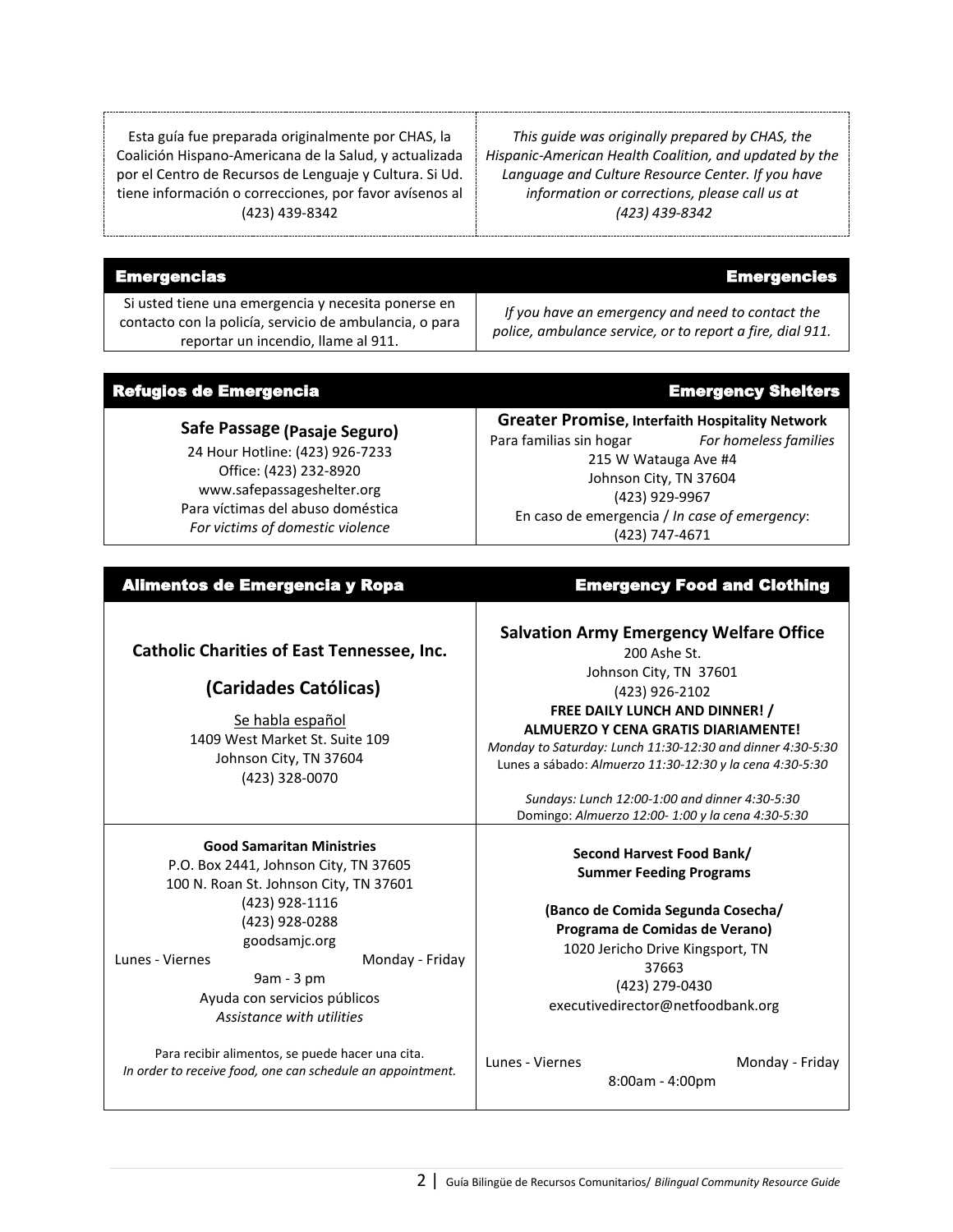**One Acre Café At cost restaurant - restaurante con precios a costo** *603 W Walnut st, Johnson City, TN* (423)483-0517 *Monday - Friday: lunch from 11:00am - 2:00pm.*  Lunes - Viernes: almuerzo de 11:00am - 2:00pm.

#### **Unity Church of the Tri-Cities**

*Meets at Samadhi Healing Arts Center* Se reúnen en Samadhi Healing Arts Center

> 423 W. Walnut St. Johnson City, TN 37601 (423) 975-9159

*Facebook: Unity Church of the Tri-Cities*

#### **Haven of Mercy**

123 W. Millard Street Johnson City, TN 37602 (423) 929-0616

*Food boxes available Tuesday, Thursday and Friday. Call at 9 a.m. in order to receive a box. Pick up in afternoon with a valid ID*

Cajas de comida disponible los martes, jueves y viernes. Llame a las 9 a.m. a fin de recibir una caja. Recoja en la tarde con una identificación válida

| <b>Departamentos de Policía</b> | <b>Police Departments</b>                    |
|---------------------------------|----------------------------------------------|
| <b>Johnson City Police</b>      | <b>Greeneville Police</b>                    |
| 601 E. Main Street              | 200 N. College Street                        |
| Johnson City, TN 37601          | Greeneville, TN 37745                        |
| (423) 434-6000                  | (423) 639-7111                               |
| <b>Erwin City Police</b>        | <b>Jonesborough Police</b>                   |
| 211 N. Main Avenue              | 123 Boone Street                             |
| Erwin, TN 37650                 | Jonesborough, TN 37659                       |
| (423) 743-1870                  | (423) 753-1053                               |
| <b>Elizabethton Police</b>      |                                              |
| 525 East F Street               | Recuerde: en caso de emergencia llame al 911 |
| Elizabethton, TN 37643          | Remember, in case of emergency dial 911.     |
| (423) 542-4141                  |                                              |

| <b>Oficina del Alguacil</b>   | <b>Sheriff Office</b>            |
|-------------------------------|----------------------------------|
| <b>Unicoi County Sherriff</b> | <b>Greene County Sheriff</b>     |
| 1570 Jackson Love Hwy         | 116 E. Depot St. Suite 200       |
| Erwin, TN 37650               | Greeneville, TN 37743            |
| (423) 743-1850                | (423) 798-1800                   |
| <b>Carter County Sheriff</b>  | <b>Washington County Sheriff</b> |
| 900 E. Elk Ave.               | 112 W. Jackson Blvd.             |
| Elizabethton, TN 37643        | Jonesborough City, TN 37659      |
| (423) 542-1845                | (423) 788-1414                   |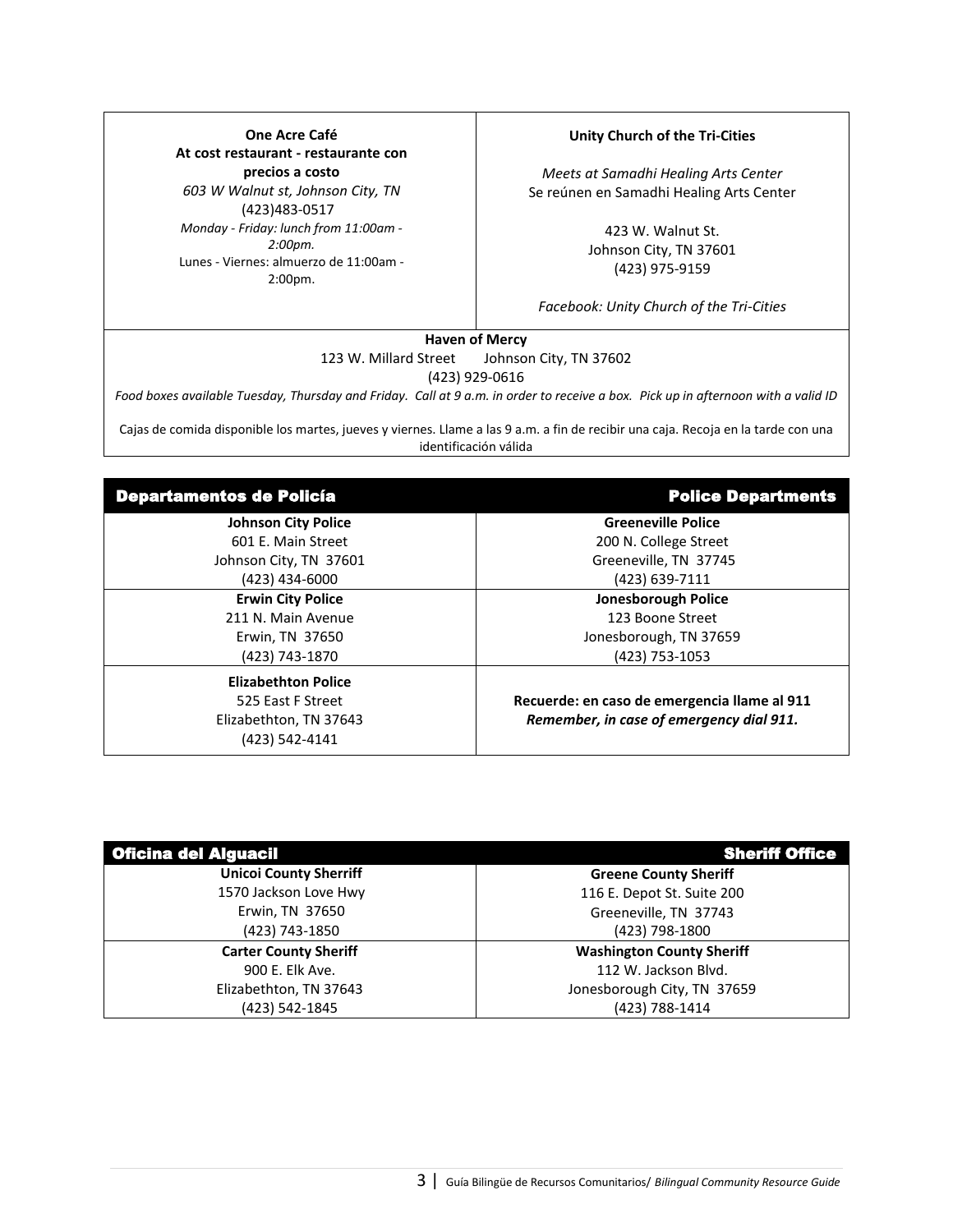**Usted tiene el derecho de entender la atención médica que recibe en el hospital. El hospital proveerá un intérprete o usará un servicio de interpretación por teléfono o video. Presente la siguiente nota cuando usted necesite interpretación:**

You have the right to understand the medical care you receive in the hospital, and it is the policy of the hospital to provide you with an interpreter or use phone interpretation. Present the following note when you need help with interpretation:

*NOTA: Para el personal del hospital:*

*Si el paciente le presenta esta carta, por favor llame a un intérprete del hospital o utilice la línea de idiomas. Gracias.* **To Hospital staff:** 

If patient presents this card to you, please call a hospital interpreter or use the language line. Thank you. **Indique:**

*No entiendo***.** *Necesito un intérprete por favor:* I do not understand. I need an interpreter please.

 *Quisiera hacer una pregunta***.** *Necesito un intérprete por favor:* I have a question. I need an interpreter please.

| <b>Clínicas<sup>*el</sup> asterisco indica que hay personal bilingüe</b>                                                                                                                                                                                                                                                                                                                                                                                                                                                                                                                                                                                                                                                                                                                      | <b>Clinics</b> The star Indicates there is bilingual staff                                                                                                                                                                                                                                                                                                                  |
|-----------------------------------------------------------------------------------------------------------------------------------------------------------------------------------------------------------------------------------------------------------------------------------------------------------------------------------------------------------------------------------------------------------------------------------------------------------------------------------------------------------------------------------------------------------------------------------------------------------------------------------------------------------------------------------------------------------------------------------------------------------------------------------------------|-----------------------------------------------------------------------------------------------------------------------------------------------------------------------------------------------------------------------------------------------------------------------------------------------------------------------------------------------------------------------------|
| Johnson City Community Health Center*<br>2151 Century Lane<br>Johnson City, TN 37604<br>(423) 926-2500<br>Lunes, martes, jueves y viernes 8am - 6pm<br>Miércoles 8am - 8pm<br>Sábado 8am - 12pm<br>Hay que llamar para hacer una cita.<br>********<br>Monday, Tuesday, Thursday, and Friday 8am - 6pm<br>Wednesday 8am - 8pm<br>Saturday 8am - 12pm<br>Please call to make an appointment.                                                                                                                                                                                                                                                                                                                                                                                                    | <b>Dry Creek Clinic</b><br>1826 N. Main Ave.<br>Erwin, TN 37650<br>(423) 743-6135<br>Lunes, miércoles, jueves, y viernes 8am - 5pm<br>Martes 5am - 8pm<br>Monday, Wednesday, Thursday, and Friday 8am - 5pm<br>Tuesday 5am - 8pm                                                                                                                                            |
| The Church Hill Free Medical Clinic<br>401 Richmond Street<br>Church Hill, TN 37642<br>(423) 256-2408<br>2 <sup>nd</sup> , 3 <sup>rd</sup> , and 4 <sup>th</sup> Tuesday of each month from 5-8:30 p.m.<br>First 25 patients seen. Must apply to be a patient.<br>El segundo, tercero, y cuarto de cada mes de las 5-8:30<br>P.M. Los primeros 25 pacientes serán vistos. Debe<br>anotarse para ser un paciente.<br>Atención médica general gratis y medicamentos de receta para los<br>residentes sin seguro, de los condados de Hawkins, Sullivan y<br>Hancock en Tennessee y el condado de Scott en Virginia.<br>Free general medical care, and prescription medications to uninsured<br>residents of Hawkins, Sullivan and Hancock Counties in Tennessee and<br>Scott County in Virginia. | <b>Greene County Health Department</b><br>(Dept. de Salud del Condado de Greene)<br>810 West Church Street<br>Greeneville, TN 37745<br>(423) 798-1749<br>Lunes-Viernes<br>Monday-Friday<br>7:30am - 5pm<br>Ofrece atención inicial del paciente. Vea la información abajo<br>"Departamentos de Salud"<br>Offers primary care. See information under<br>"Health Departments" |
| <b>Hamblen County Health Department</b><br>(Dept. de Salud del Condado de Hamblen)<br>331 West Main St.<br>Morristown, TN. 37814<br>(423) 586-6431<br>8am - 4:30pm Lunes - Viernes<br>8am - 4:30pm Monday - Friday                                                                                                                                                                                                                                                                                                                                                                                                                                                                                                                                                                            | <b>Rural Medical Services*</b><br>111 Mockingbird Ave.<br>Parrottsville, TN 37843<br>(423) 625-1170<br>8:30am - 4:30pm Lunes - Viernes<br>8:30am - 4:30pm Monday - Friday<br><b>ETSU Behavioral Health and Wellness Clinic</b>                                                                                                                                              |
| (423) 439-7777                                                                                                                                                                                                                                                                                                                                                                                                                                                                                                                                                                                                                                                                                                                                                                                | 801 S Dossett Dr<br>www.etsu.edu/cas/psychology/bhwc                                                                                                                                                                                                                                                                                                                        |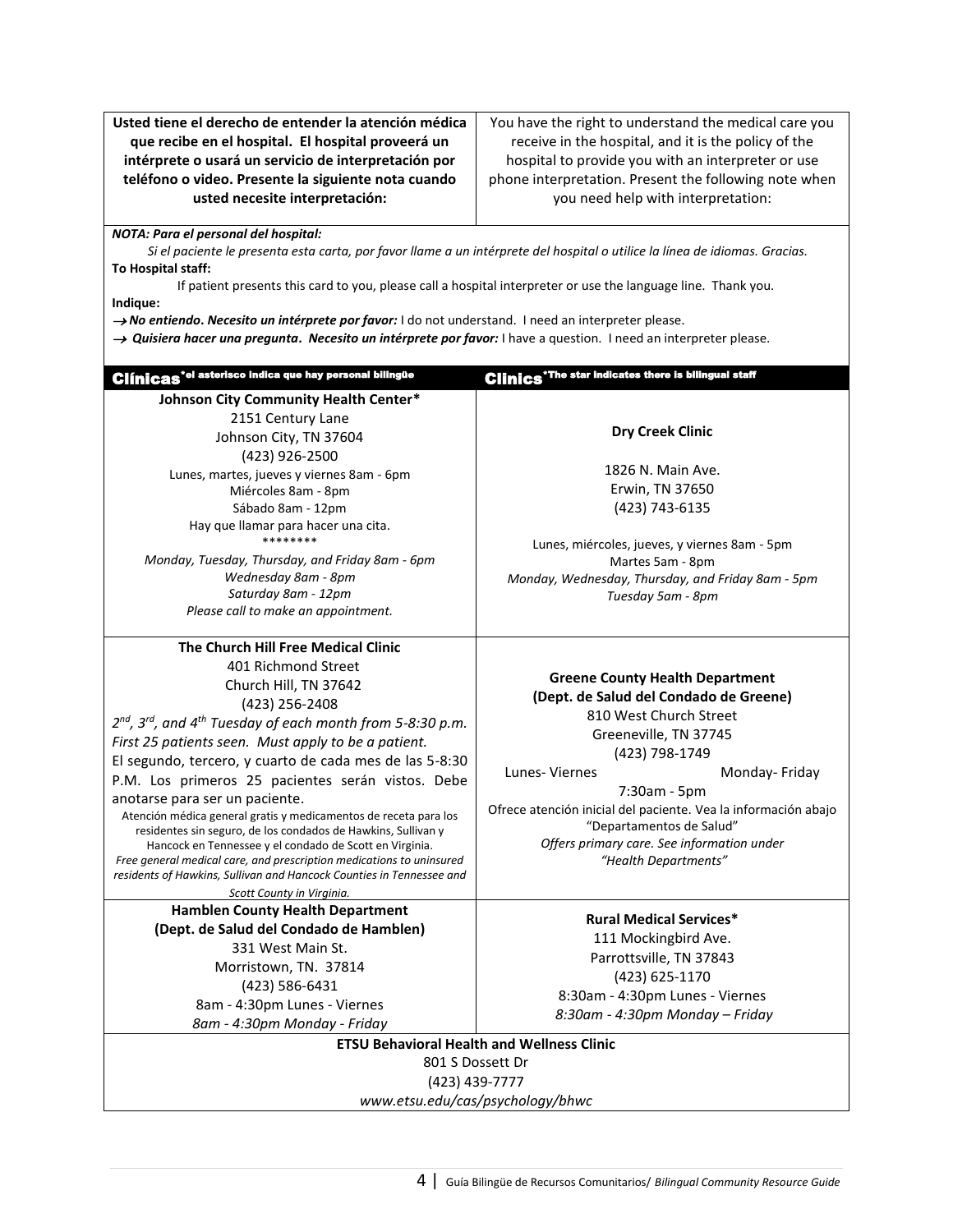| <b>Clínicas Dentales</b> • el asterisco indica que hay personal bilingüe |                                                            |  |  |
|--------------------------------------------------------------------------|------------------------------------------------------------|--|--|
|                                                                          | Dental Clinics The star Indicates there is bilingual staff |  |  |

#### **Clínica Dental de Keystone** 603 Bert Street Suite 12 Johnson City, TN 37601

(423) 232-7919 Lunes a viernes, de 8am-12pm y de 1pm-4pm Debe tener 19 años de edad para recibir los servicios. Se inscriben a nuevos pacientes, lunes a jueves, 8am a 12pm

Llame de 6:30am a 7:30am para una cita para ese mismo día

*Monday - Friday 8am-12pm to 1pm-4pm Must be 19 years of age to receive services. Enrolling new patients Monday through Thursday from 8am to 12am Call from 6:30am to 7:30am for a same day appointment*.

# **Washington County Health Department**

**(Dept. de Salud del Condado Washington)**  219 Princeton Rd. Johnson City, TN 37601 (423) 975-2200 Lunes - Viernes 8am-4:30pm Clínica para mujeres y bebés: los jueves de 8am-7pm Servicios dentales para personas 18 años de edad o menos

*Mon - Fri 8am-4:30pm Dental Services for 18-year-old children and under. Women and Infants' clinic: Thur. from 8am-7pm*

**ETSU Dental Clinic** South Dossett Drive, Main Campus Lamb Hall, Room 70 (423) 439-4514

*\$20 for teeth cleaning. Free for children 12 and under and seniors 55 and older*

\$20 por limpieza dental. Gratis para niños menores de 12 años y adultos mayores de 55 años

#### **Johnson City Community Health Center Dental**

2151 Century Lane Johnson City, TN 37604 (423) 926–2500 Lunes, martes y jueves 7:45am-5:15pm Miércoles 7:45am-1:30pm Viernes 7:45am-12:15pm Hay que llamar para hacer una cita.

*Monday, Tuesday and Thursday 7:45am-5:15pm Wednesday 7:45am-1:30pm Friday 7:45am-12:15pm Please call to make an appointment.* 

| <b>Hospitales</b>                        | <b>Hospitals</b>                            |
|------------------------------------------|---------------------------------------------|
| <b>Johnson City Medical Center</b>       | <b>Takoma Adventist Hospital</b>            |
| 400 N. State of Franklin Road            | 401 Takoma Blvd.                            |
| Johnson City, TN 37604                   | Greeneville, TN 37743                       |
| (423) 431-6111                           | (423) 639-3151                              |
| <b>Franklin Woods Community Hospital</b> | <b>Unicoi County Memorial Hospital</b>      |
| 300 MedTech Parkway                      | 2030 Temple Hill Road                       |
| Johnson City, TN 37604                   | Erwin, TN 37650                             |
| (423) 302-1000                           | (423) 735-4700                              |
| <b>Laughlin Memorial Hospital</b>        | <b>Sycamore Shoals Hospital</b>             |
| 1420 Tusculum Blvd.                      | 1501 West Elk Ave.                          |
| Greeneville, TN 37745                    | Elizabethton, TN 37643                      |
| (423) 787-5000                           | (423) 542-1300                              |
| Lakeway Regional Hospital                | <b>Morristown-Hamblen Healthcare System</b> |
| 726 McFarland Street                     | 908 West Fourth North Street                |
| Morristown, TN 37814                     | Morristown, TN 37814                        |
| (423) 522-6000                           | (423) 492-9000                              |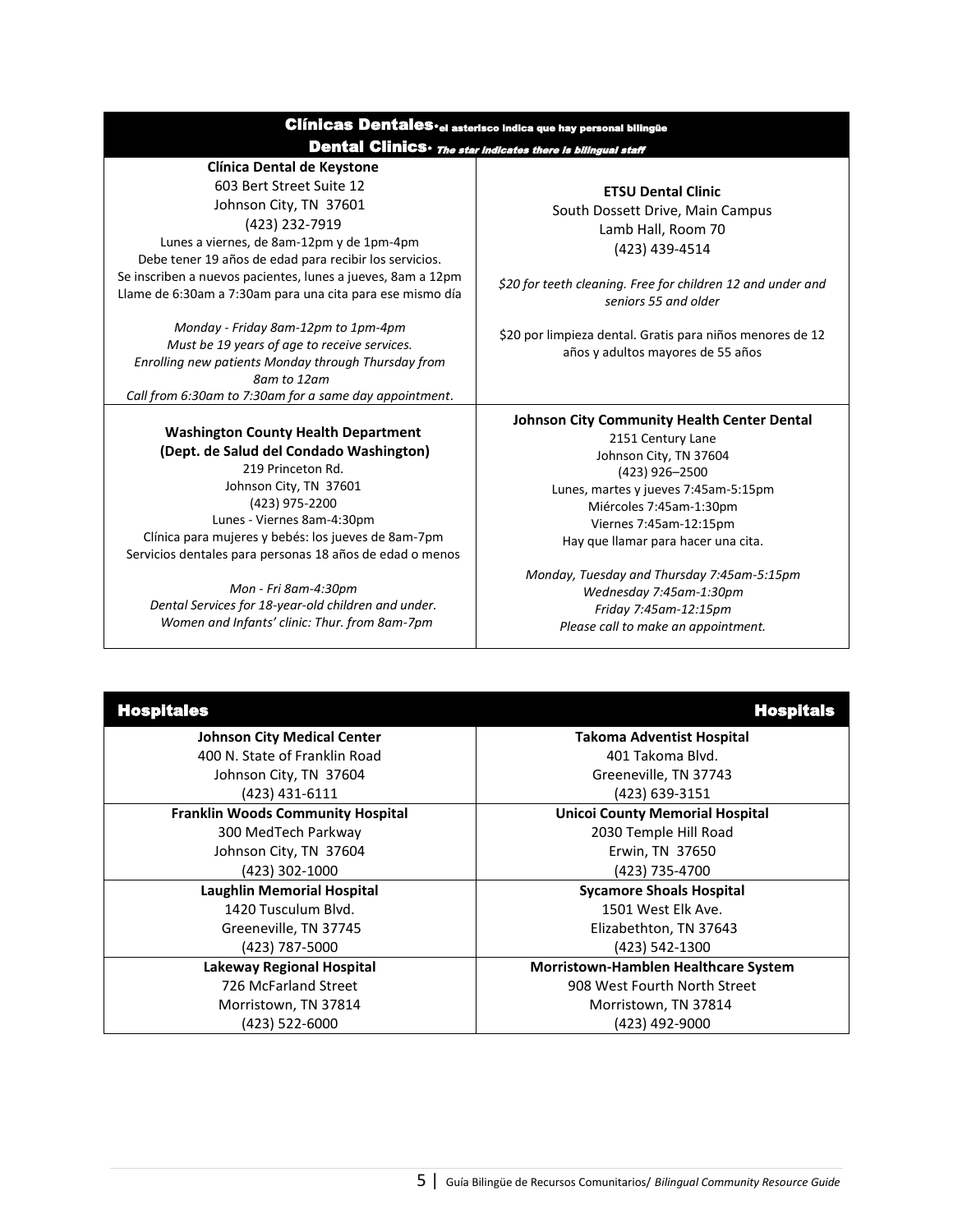| Departamento de Servicios Humanos e |                                                           |  |  |
|-------------------------------------|-----------------------------------------------------------|--|--|
|                                     | Infantiles 'El asterisco indica que hay personal bilingüe |  |  |

Aquí, los ciudadanos estadounidenses o residentes legales (los niños nacidos en los EE.UU.) pueden solicitar TennCare (seguro médico) y cupones de alimentos. Cualquier mujer embarazada (sin importar su estatus migratorio) puede solicitar TennCare para el parto de su bebé en el hospital.

**Washington County DHS**\* 103 East Walnut Street Johnson City, TN 37604 (423) 929-0171 Servicios/*Services*: Food Stamp; Families First; Child Care Certificate; Medicaid, and TennCare

#### **Unicoi County DHS**

724 Ohio Avenue Erwin, TN 37650 (423) 743-3166 Servicios/*Services*: Food Stamp; Families First; Child Care Certificate; Medicaid; and TennCare

# Department of Human and Children's Services<sup>\*</sup> The star indicates there is bilingual staff

*Here, U.S. citizens or legal residents (children born in the U.S.) can apply for TennCare (health insurance) and food stamps. Any pregnant woman (regardless of immigration status) may apply for TennCare for her baby's hospital delivery.*

### **Carter County DHS**

206 Cherokee Park Dr. Suite1 Elizabethton, TN 37643 (423) 543-3189 Servicios/*Services*: Food Stamp; Families First; Child Care Certificate; Medicaid, and TennCare

**Greene County DHS** 128 Serral Drive Greeneville, TN 37745 (423) 639-6181 Servicios/*Services*: Food Stamp; Families First; Child Care Certificate; Medicaid; and TennCare

#### **Hamblen County DHS**

#### 2416 W. Andrew Johnson Hwy. Morristown 37814

(423) 585-1444

Servicios/*Services*: Food Stamp; Families First; Child Care Certificate; Medicaid; and TennCare

| Departamento de Salud'El asterisco indica que hay personal bilingüe        |
|----------------------------------------------------------------------------|
| Health Department <sup>•</sup> The star Indicates there is bilingual staff |

Los servicios de los Departamentos de Salud varían, pero generalmente ofrecen vacunas para niños, hacen copias de los certificados de nacimiento (para el estado de Tennessee), ofrecen planificación familiar y el programa de cupones para alimentos WIC.

> **Washington County Health Department**\* **(Dept. de Salud del Condado Washington)** 219 Princeton Rd. Johnson City, TN 37601

(423) 975-2200 Lunes - Viernes *Monday - Friday*

8am - 4:30pm Clínica horas para mujeres y bebés: lunes a viernes *Women and Infants' clinic hrs: Mon-Fri from 8am-4:30pm and every first and third Thursday until 6pm*

*The services offered by Health Departments vary, but generally, they offer vaccines for children, make copies of birth certificates (for the state of Tennessee), family planning, and the WIC food coupon program.*

**Carter County Health Department (Dept. de Salud del Condado Carter)** 403 East G St. Elizabethton, TN 37643 (423) 543-2521 Lunes - Viernes *Monday- Friday* 8:00am - 4:30pm

8am-4:30pm y cada primer y tercer jueves hasta las 6

**Unicoi County Health Department\* (Dept. de Salud del Condado Unicoi)** 101 Okolona Dr. Erwin, TN 37650 (423) 743-9103 Lunes - Viernes *Monday - Friday* 8:00am - 4:30pm Lunes - Viernes *Monday - Friday*

**Greene County Health Department**\* **(Dept. de Salud del Condado Greene)**  810 W. Church St. Greeneville, TN 37745 (423) 798-1749

8:00am - 5:00pm

**Continúa . . .** *Continued. . .*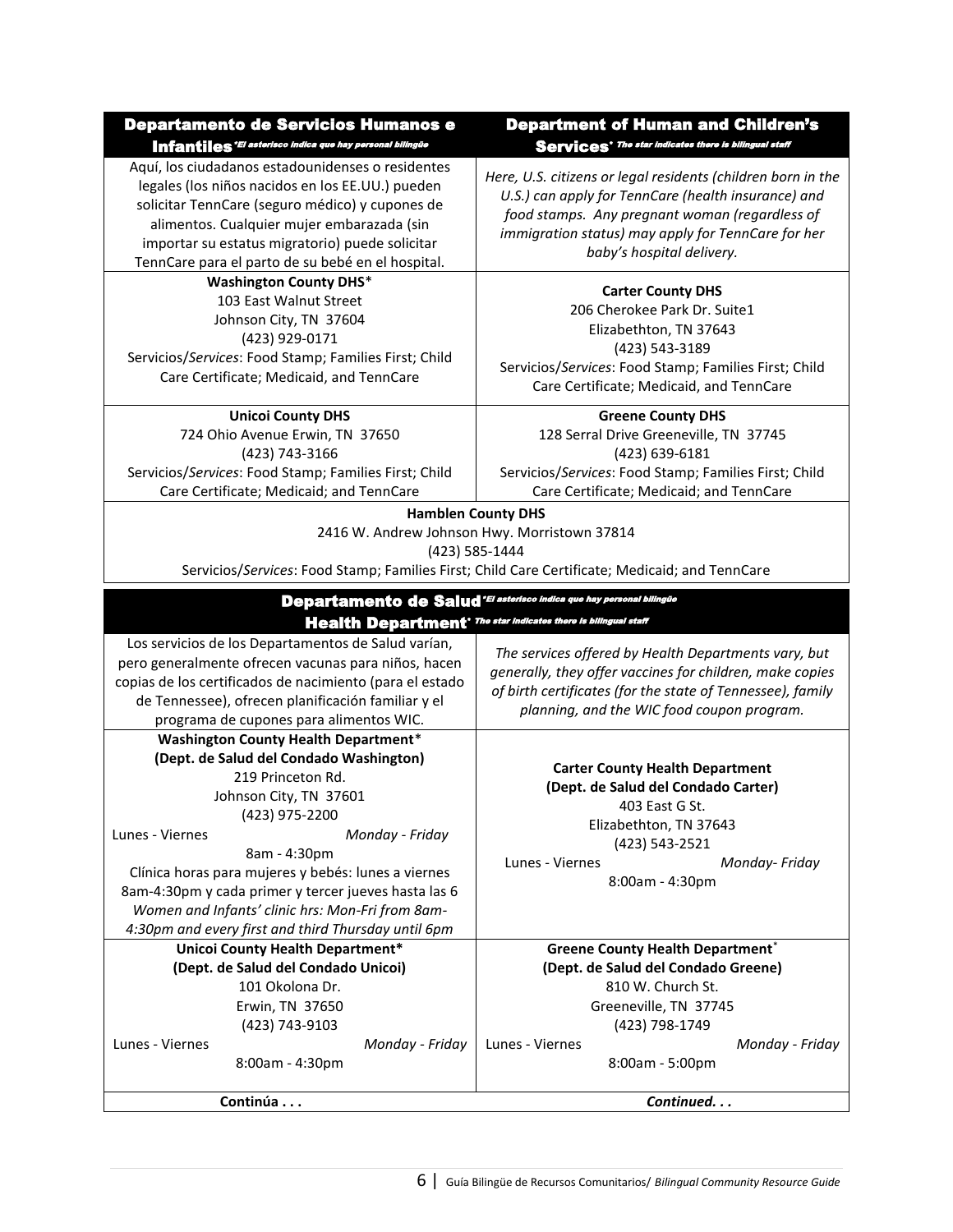**Hamblen County Health Department (Dept. de Salud del Condado Hamblen)**  [331 W. Main S](http://www.mapquest.com/maps/map.adp?address=331%20West%20Main%20St%2e&city=Morristown&state=TN&zoom=10&style=2)treet P. O. Box 429 Morristown, TN 37814-0429 (423) 586-6431 Lunes – Viernes *Monday - Friday*  8:00am - 4:30pm

# Salud y Bienestar Health And Fitness

**Shakti in the Mountains** (*Women's Center*) 409 E. Unaka Avenue Johnson City, TN 37601 (423) 202-4472

**[Snap Fitness](http://maps.google.com/maps/place?cid=10785440878251799156&q=fitness+centers+in+johnson+city+tn&hl=en&gl=us&ved=0CF4Q-gswAA&sa=X&ei=8kFiT-WECoSozATv7-jqBQ)** 4307 North Roan Street Johnson City, TN 37615 (423) 232-7627

**[The Muscle Factory Co-Ed Gym & Fitness Center](http://maps.google.com/maps/place?cid=3642130400595427014&q=fitness+centers+in+johnson+city+tn&hl=en&gl=us&ved=0CGgQ-gswAQ&sa=X&ei=t0JiT_anFMqv8gaB2e2xBA)** 2318 Buffalo Road Johnson City, TN 37604 (423) 929-7471

> **Tri-Cities Lifestyle Center**  316 Marketplace Drive Suite 10 Johnson City, TN 37604 (423) 282-2375

| <b>Driver's License:</b>                                                                                                                                                                                                                                                                                                                               |
|--------------------------------------------------------------------------------------------------------------------------------------------------------------------------------------------------------------------------------------------------------------------------------------------------------------------------------------------------------|
| <b>Department of Safety</b>                                                                                                                                                                                                                                                                                                                            |
| A free Driver's Manual is available on the internet:                                                                                                                                                                                                                                                                                                   |
| http://www.state.tn.us/safety/handbook.html                                                                                                                                                                                                                                                                                                            |
| Tennessee law requires proof of insurance in your<br>vehicle at all times. Proof of insurance can be your auto<br>insurance card or a copy of your policy.<br>If you are stopped by the police and do not have proof<br>of insurance, you may be fined or have your license<br>suspended.<br>Legal residence is required to obtain a driver's license. |
| <b>Greene County</b>                                                                                                                                                                                                                                                                                                                                   |
| 1210 Hal Henard Rd.                                                                                                                                                                                                                                                                                                                                    |
| Greeneville, TN 37743                                                                                                                                                                                                                                                                                                                                  |
| (423) 638-3285                                                                                                                                                                                                                                                                                                                                         |
| <b>Hamblen County</b>                                                                                                                                                                                                                                                                                                                                  |
| 1551 E. Morris Blvd suite 2                                                                                                                                                                                                                                                                                                                            |
| Morristown, TN 37814                                                                                                                                                                                                                                                                                                                                   |
| (423) 587-7044                                                                                                                                                                                                                                                                                                                                         |
| <b>Unicoi County</b><br>100 Main Street, Suite 100<br>Erwin, TN 37650<br>(423) 743-3381                                                                                                                                                                                                                                                                |
|                                                                                                                                                                                                                                                                                                                                                        |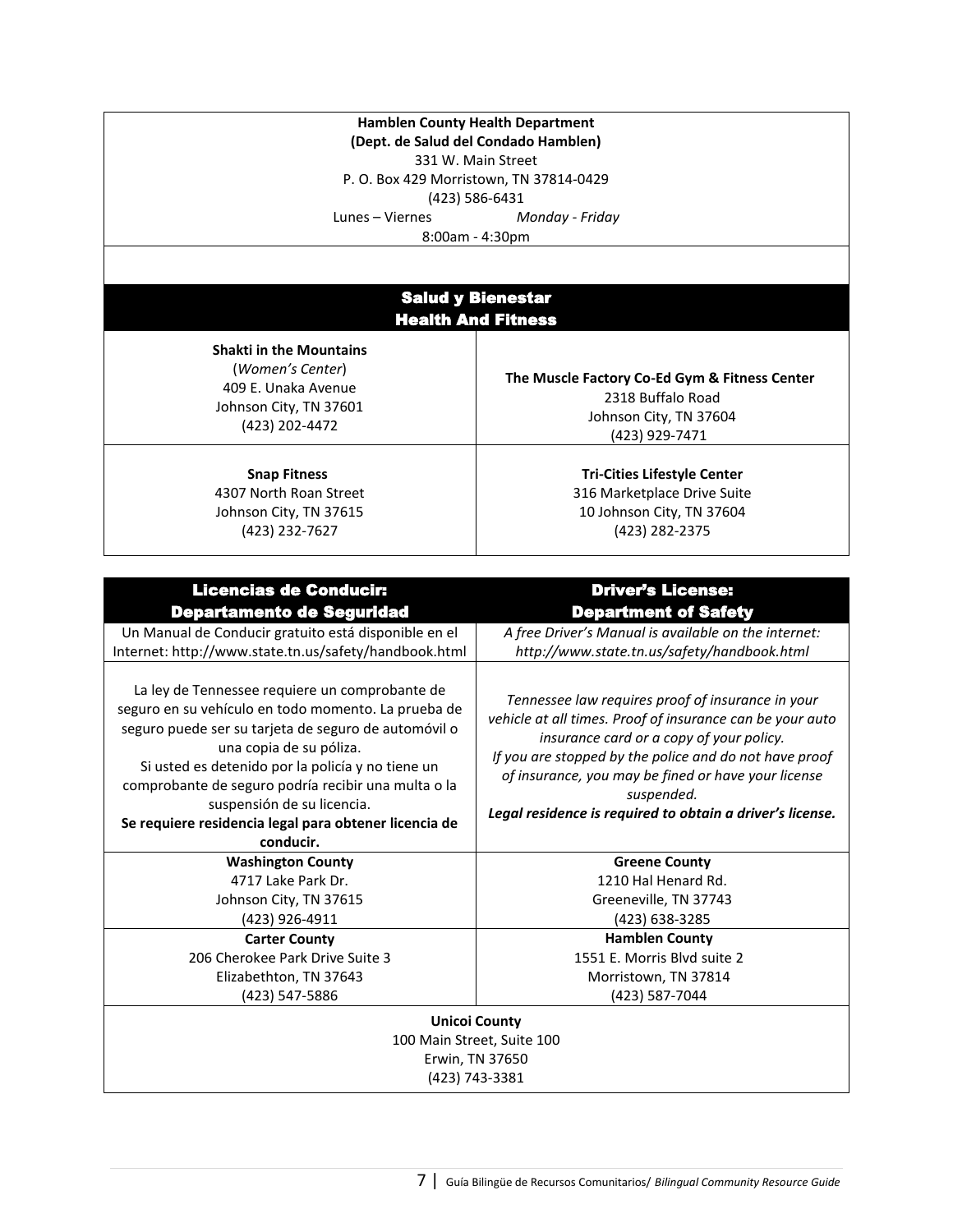| <b>Oficinas de Correos</b>      |                                          | <b>Post Offices</b>            |
|---------------------------------|------------------------------------------|--------------------------------|
| <b>Afton Post Office</b>        | <b>Carroll Reece Station Post Office</b> | <b>Chuckey Post Office</b>     |
| 432 Afton Rd                    | 1100 N. State of Franklin Rd             | 8140 E Andrew Johnson Hwy      |
| Afton, TN 37616                 | Johnson City, TN 37604                   | Chuckey, TN 37641              |
| (423) 639-5822                  | (423) 283-4966                           | (423) 257-5325                 |
| <b>Elizabethton Post Office</b> | <b>Erwin Main Post Office</b>            | <b>Greeneville Post Office</b> |
| 901 W. Elk Ave.                 | 201 N. Main Ave.                         | 220 W. Summer St.              |
| Elizabethton, TN 37643          | Erwin, TN 37650                          | Greenville, TN 37743           |
| (423) 543-1224                  | (423) 743-9422                           | (423) 787-2177                 |
| <b>Johnson City Post Office</b> | <b>Jonesborough Post Office</b>          | <b>Limestone Post Office</b>   |
| 530 E. Main St.                 | 121 Boone St.                            | 359 Opie Arnold Rd             |
| Johnson City, TN 37601          | Jonesborough, TN 37659                   | Limestone, TN 37681            |
| (423) 232-5840                  | (423) 753-7048                           | (423) 257-5600                 |
| <b>Mohawk Post Office</b>       | <b>Mosheim Post Office</b>               | <b>Unicol Post Office</b>      |
| 2250 Phillip Rd                 | 9280 W Andrew Johnson Hwy                | 4010 Unicoi Dr.                |
| Mohawk, TN 37810                | Mosheim, TN 37818                        | Unicol, TN 37692               |
| (423) 235-6498                  | (423) 422-7221                           | (423) 743-4945                 |

# Servicios de interpretación interpretation Services

**LANGUAGE LINK- ETSU Language and Culture Resource Center (423) 439-8364**

Llame con anticipación y deje un mensaje con su nombre, número de teléfono y la fecha y la hora de su cita. Alguien le devolverá la llamada.

*Call in advance and leave a message with your name, phone number and the date and time of your appointment. Someone will return your call.*

| <b>Bibliotecas</b>                 |                                  | <b>Libraries</b>                         |
|------------------------------------|----------------------------------|------------------------------------------|
| <b>Johnson City Public Library</b> | Jonesborough Library             | <b>Greene County Library</b>             |
| 100 West Millard Street            | 200 East Sabine Drive            | 210 North Main Street                    |
| Johnson City, TN 37604             | Jonesborough, TN 37659           | Greeneville, TN 37743                    |
| (423) 434-4450                     | (423) 753-1800                   | (423) 638-5034                           |
| <b>Unicol County Library</b>       | <b>Elizabethton City Library</b> | <b>Morristown-Hamblen Public Library</b> |
| 201 Nolichucky Avenue              | 201 N. Sycamore Street           | 417 West Main Street                     |
| Erwin, TN 37650                    | Elizabethton, TN 37643           | Morristown, TN 37814                     |
| (423) 743-6533                     | (423) 547-6360                   | (423) 586-6410                           |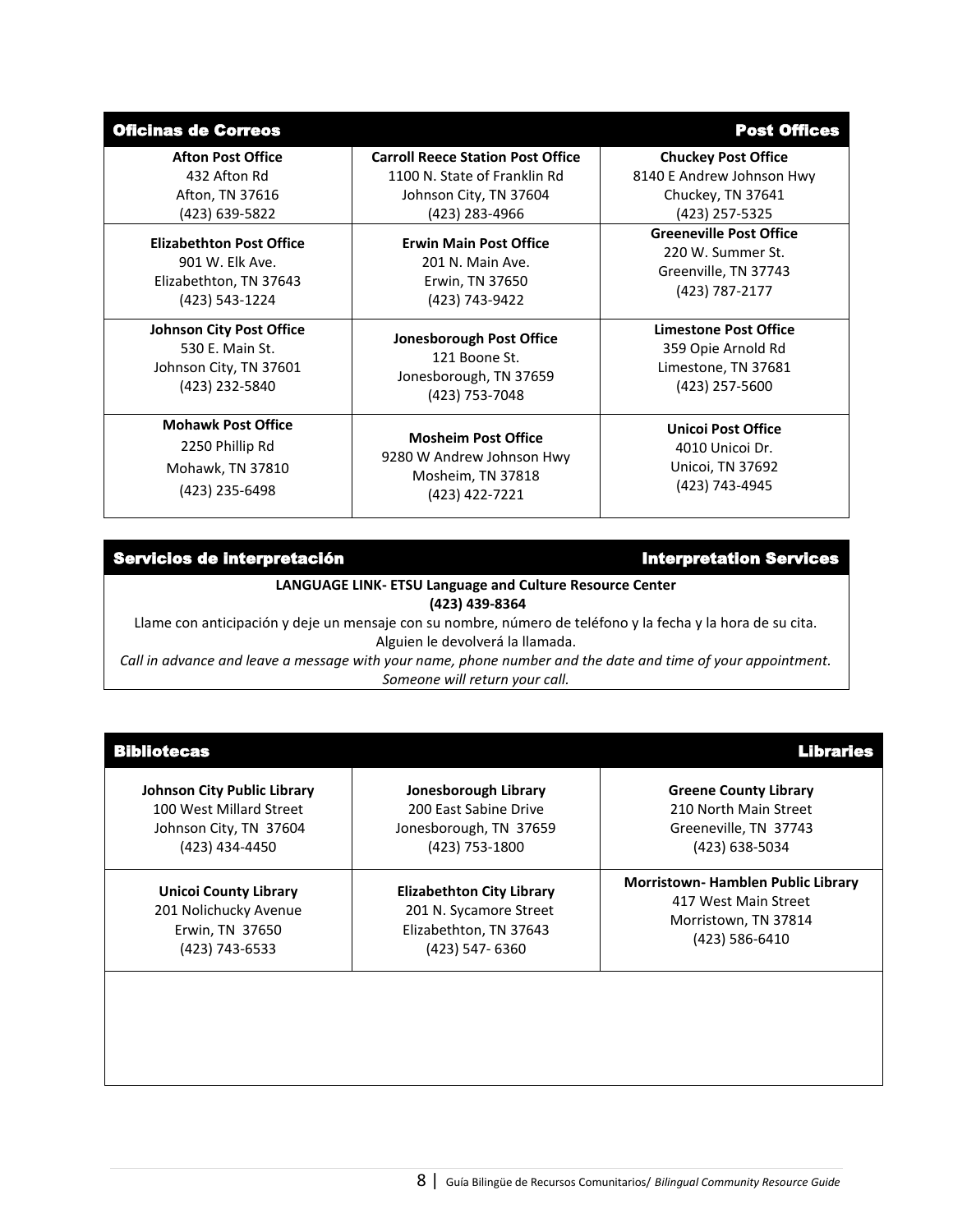# Clases de inglés para Adultos **English Classes for Adults**

#### **Johnson City**

 **St. Mary's Catholic Church-Art room** 2211 E. Lakeview Dr., Johnson City, TN 37601 Martes y jueves 6:00 – 8:00 PM Para principiantes y avanzados Concentración en leer y hablar No ofrecemos servicio de guardería murphys@etsu.edu

## **Otterbein United Methodist Church**

120 E Chilhowie Ave, Johnson City, TN Todos los lunes 6-7:30 PM Maestra: Shelly VanCamps Aprenda inglés conversacional para situaciones diarias Contacto: (423) 741-7416 Mejore su inglés escrito vancamps@goldmail.etsu.edu Trabaje en pronunciación y vocabulario www.facebook.com/cherokeeesl/ Lo único que necesita es lápiz y papel

 **Johnson City Public Library** 100 West Millard Street Johnson City, TN 37604 (En el Salón Buffalo Mountain) Todos los jueves  $6 - 7$  PM Son bienvenidos todos los niveles de habilidad y todas las edades

Maestras: David Savard y Abigail Williamson Contacto: Stephanie Murphy (423) 747-3212

Para más información visite: **www.jcpl.net** Contacto: (423) 434-4454 (oficina)

#### **Greeneville**

 **First Presbyterian Church** 110 N. Main Street, Greeneville, TN 37743 Todos los martes 10:00-11:30 AM Maestra: Joyce Johnson Solamente para mujeres (nivel básico) Contacto: (423) 638-8543 (H) Ofrecemos servicio de guardería (423) 823-1651 (cell)

# **Lighthouse Assembly of God**

2445 W Andrew Johnson Hwy, Greeneville, TN 37743 Todos los jueves 6:30-8:30 PM Maestras: Ana Vargas Para los principiantes de nivel I & II Contacto: (423) 638-9227 (H) Las clases son requisito judicial (423) 426-4776 (cell) Incluye algunos aspectos religiosos No ofrecemos servicio de guardería

# **Kingsport**

| Life Center at St. Dominic's Catholic Church  |
|-----------------------------------------------|
| 2517 N John B Dennis Hwy, Kingsport, TN 37660 |
| Todos los sábados $10:00 AM - 1:00 PM$        |
| Para principiantes y avanzados                |
| Concentración en leer y hablar                |
| No ofrecemos servicio de guardería            |
|                                               |

Maestro: Victor Quillen Contacto: victor.quillen@tn.gov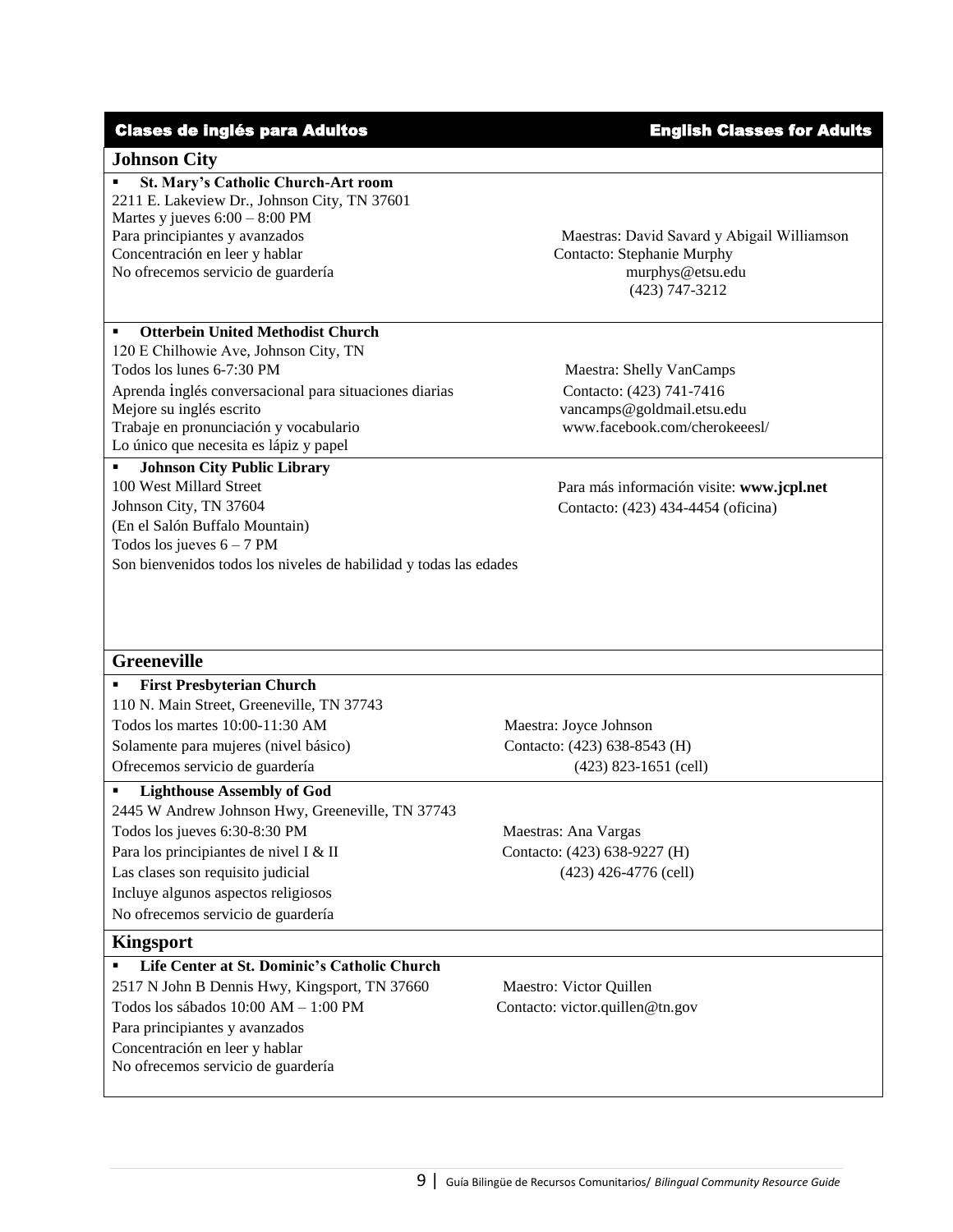### Clases de GED GED Classes

### **Cherokee Elementary School**

2100 Cherokee Rd. Johnson City, TN 37604 (423) 434-5281 Cada jueves 5-6 p.m. *Every Thursday from 5-6 p.m.*

# **Asbury School**

2002 Indian Ridge Rd. Johnson City, TN 37604 (423) 434-4900 Cada día de la semana entre de 11 a.m. y 3 p.m. *Every week day between 11 a.m. and 3 p.m.*

#### Iglesias con Servicios En Español Churches with Spanish Services

**St. Mary's Catholic Church** 2211 East Lakeview Drive Johnson City, TN 37601 (423) 282-6367 Misas en español los domingos a las 12:00 p.m. *Spanish mass on Sundays at noon*

# **Christ United Methodist Church**

307 South Main Greeneville, TN 37743 (423) 638- 6224 Servicios en español los domingos *Spanish services Sundays*

#### **Iglesia Siempre Gozosos** 1504 Virginia St.

Johnson City, TN 37604 (423) 571-2622 Domingos, Jueves y Sabados *Sundays, Thursdays, and Saturdays* 

#### **Iglesia Casa de Restauración Bristol**

104 Cypress Street Bristol, TN 37620 (423) 330-4918 Servicios en español Martes 6:30 p.m. *Services in Spanish Tuesday 6:30 p.m.*

**First Christian Church** 200 East Mountcastle Drive Johnson City, TN 37601 (423) 232-5700 Misas en español los domingos a las 10:30 a.m. *Worship service in Spanish on Sundays at 10:30 a.m.*

#### **Our Lady of Notre Dame**

**Iglesia Católica de Notre Dame** 212 Mt. Bethel Road Greeneville, TN 37745 (423) 639-9381 Misa en español los domingos a las 3 p.m. *Spanish mass on Sundays at 3 p.m.*

**St. Dominic's Catholic Church** 2517 N. John B Dennis Hwy Kingsport, TN 37660 (423) 288-8101 Misas en español los domingos a las 12:30 p.m. *Spanish mass on Sundays at 12:30 p.m.*

> **Iglesia Casa de Restauración** 200 High Point Drive Johnson City, TN 37601 (423) 767-5426 restauracionjc@gmail.com www.restauracionjc.org Servicios en español Domingo 10 a.m. *Services in Spanish Sunday 10 a.m.*

**St. Michael The Archangel Catholic Mission** 657 N Mohawk Dr Erwin, TN 37650 (423) 735-0484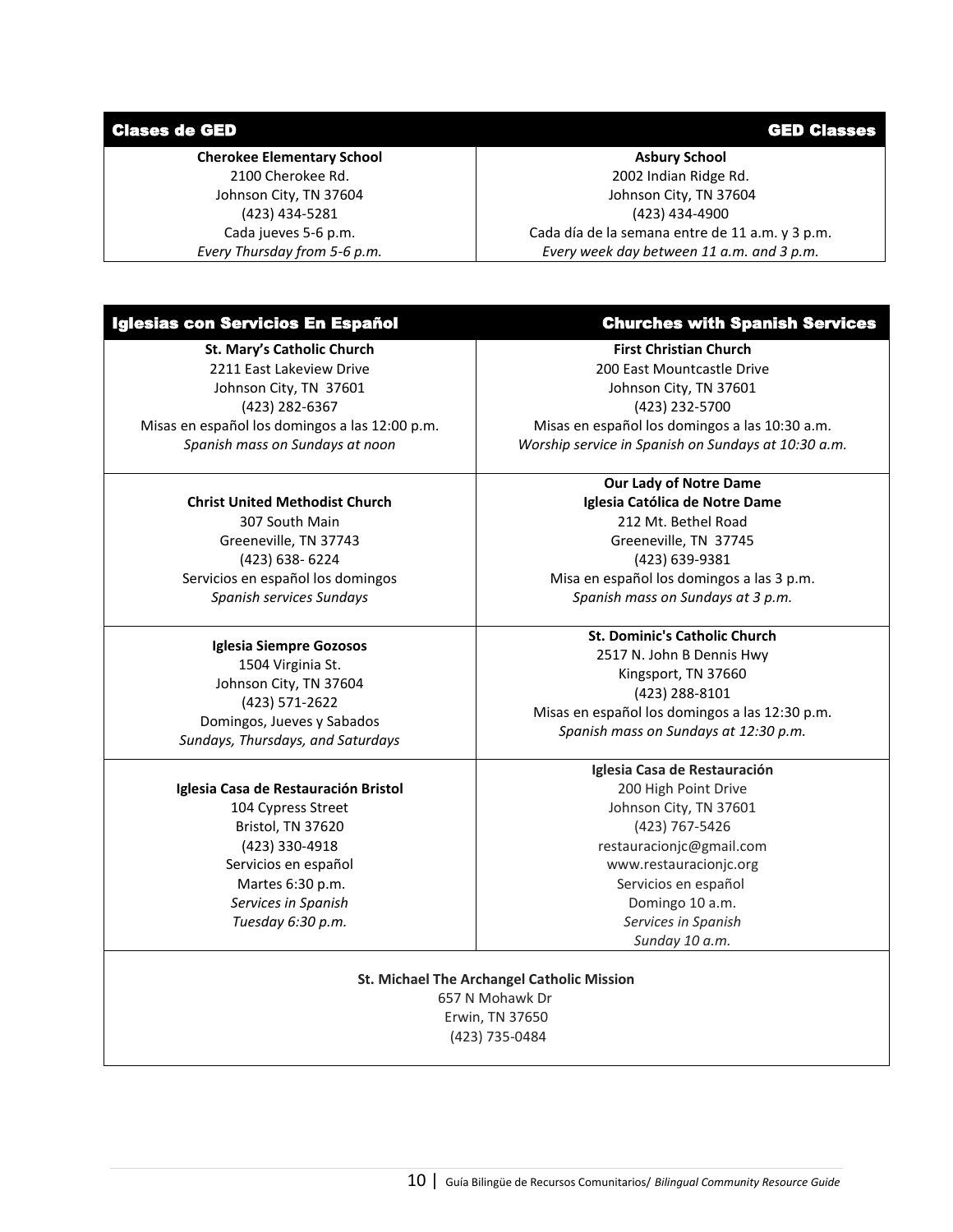# Servicios de Agua **Water Services** Services et al. 2009 et al. 2009 et al. 2009 et al. 2009 et al. 2009 et al. 201

**Johnson City Water Department**  601 E. Main St.

> Johnson City, TN 37601 (423) 461-1640

**Greeneville Water Commision** 516 N. Main St. Greeneville, TN 37745 (423) 638-3148

**City of Elizabethton Water Department**  729 S. Sycamore St. Elizabethton, TN 37643 (423) 547-6300

> **Unicoi Water Utility District** P.O. Box 8, 304 Tennessee St. Unicoi, TN 37692 (423) 743-6202

| Servicios Legales de Inmigración "El astorisco indica que hay personal bilingüe |                                                               |  |
|---------------------------------------------------------------------------------|---------------------------------------------------------------|--|
| Immigration Legal Services 'The star Indicates there is bilingual staff         |                                                               |  |
| Knoxville Catholic Charities- Immigration Services*                             | Immigration Law Offices of Elliott Ozment*                    |  |
| (865) 971-3550<br>(Natalie Perez)                                               | 1214 Murfreesboro Pike                                        |  |
|                                                                                 | Nashville, TN 37217                                           |  |
|                                                                                 | $(615)$ 321-8888                                              |  |
|                                                                                 | Jennings Immigration Law Office*                              |  |
| Tennessee Immigrant and Refugee Rights Coalition*                               | 1209 Euclid Avenue, Suite 202                                 |  |
| (TIRRC)                                                                         | Knoxville, TN 37921                                           |  |
| 2195 Nolensville Pike                                                           | (865) 470-0788                                                |  |
| Nashville, TN 37211                                                             | Servicios en todo Tennessee - Llame para hacer una cita       |  |
| (615) 833-0384                                                                  | Services in all of Tennessee - Please call for an appointment |  |
| <b>Catholic Charities of East Tennessee</b>                                     |                                                               |  |
| Oficina de Servicios a Inmigrantes*                                             | Law Offices of Sean Lewis PLLC*                               |  |
| (Office of Immigrant Services)                                                  | Nashville Deportation Defense                                 |  |
| 1409 West Market Street, Suite 109                                              | 5D10 Linbar Dr. #169 Nashville, TN 37201                      |  |
| Johnson City, TN 37604                                                          | (615) 226-4236 (615-ABO-GADO) o                               |  |
| (423) 328-0070 ext. 104                                                         | 1-866-892-9264                                                |  |
| http://www.ccetn.org                                                            | 200 Prosperity Road Knoxville, TN 37923                       |  |
| (Alma Vazquez)                                                                  | $(865) 686 - 6462$                                            |  |
| Servicios Legales 'El asterisco indica que hay personal bilingüe                |                                                               |  |
| <b>Legal Services</b> ' The star Indicates there is bilingual staff             |                                                               |  |
| Frager Law Firm*                                                                | <b>Law Offices of Anita Patel</b>                             |  |
| Nashville (615) 366-1000                                                        | 624 S. Peters Rd.                                             |  |
| Memphis (901) 763-3188                                                          | Knoxville, TN 37922                                           |  |
| Servicios en Tennessee, Arkansas, y Mississippi                                 | (865) 539-9304                                                |  |
| Services in Tennessee, Arkansas, Mississippi                                    | Sólo por cita<br>By appointment only                          |  |
|                                                                                 | Servicios en todo Estados Unidos Services in all of U.S.      |  |
| Baker, Donelson, Bearman, Caldwell and Berkowitz                                | <b>Legal Services of Upper East Tennessee</b>                 |  |
| 100 Med Tech Parkway                                                            | 311 West Walnut St.                                           |  |
| Suite 200                                                                       | Johnson City, TN 37604                                        |  |
| Johnson City, TN 37604                                                          | (423) 928-8311                                                |  |
| (423) 928-0181                                                                  | Se usa una línea telefónica para traducir                     |  |
| Servicios en todo Estados Unidos Services in all of U.S.                        | Resource line used as third party to translate                |  |
|                                                                                 |                                                               |  |